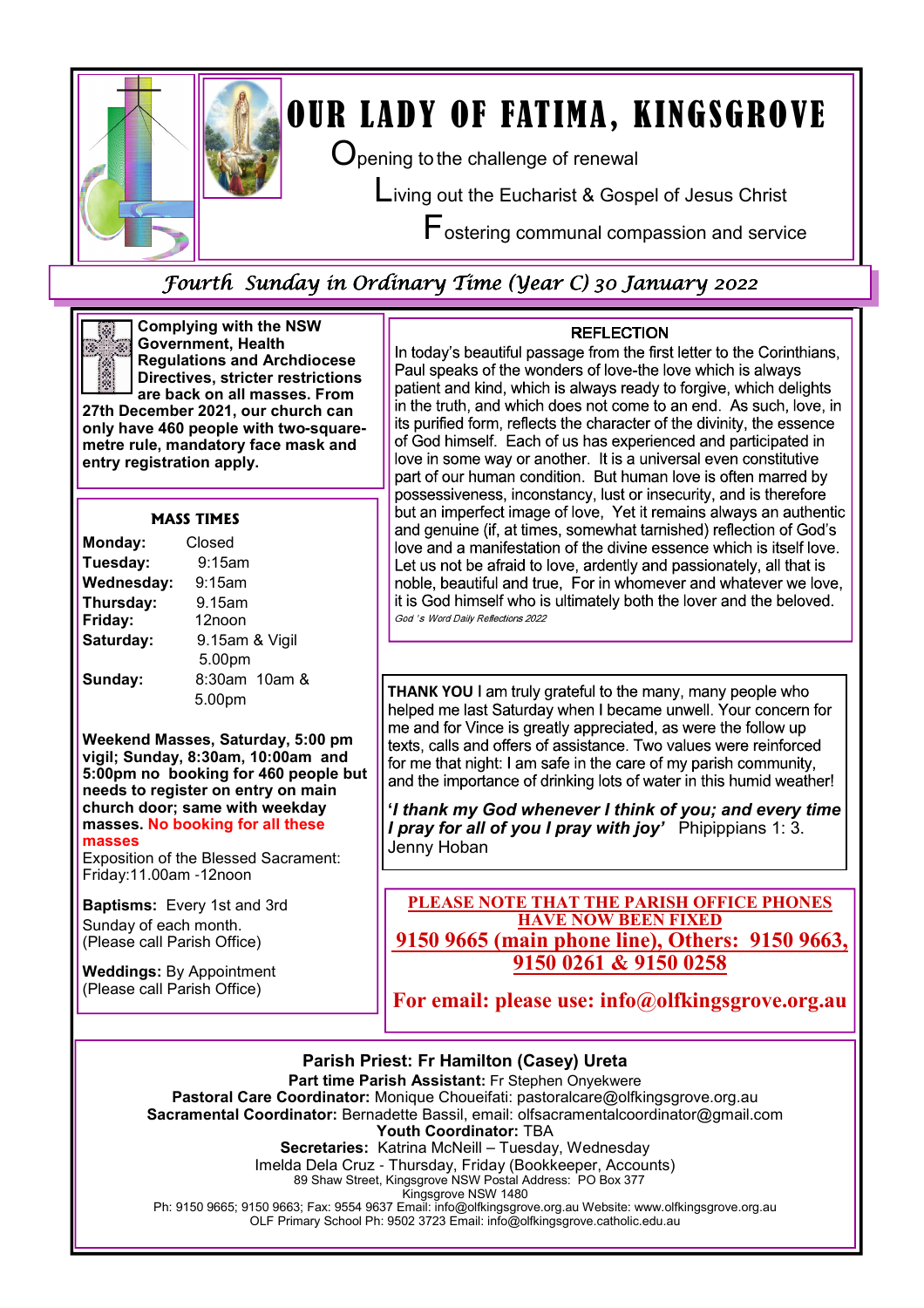## LATEST COVID**-**19 UPDATE EFFECTIVE: From 27 December

1. Face masks are mandatory in the church, public transport, indoors and in organised outdoor events.

2. Congregational singing is permitted but wear mask.

3. All attendees are required to use the QR code for signing in. Those who do not have smart phones must sign in on paper, their name and phone number.

4. No booking on all masses. Our church can have 460 attendees, including upstairs observing the 2-square-metre rule. There is again limit on how many can attend, weddings, baptisms, funerals with 2-sqaure metre rule. Our church can have have 460 people inside the church.

5. Avoid congestion before or after mass; attendees should maintain safe distance when lining up for communion, 2-Square-metre rule applies.

6. Sanitise hands before entering the Church.

It might be difficult for some people but we request you to follow the above in order to protect ourselves and others as an exercise of 'love of neighbour'. We hope to get through this difficult time together. Thank you.

#### All of these notices might change depending on the Covid 19 situation.

PARISH DONATIONS Thank you for your continued financial support of the parish either by the planned giving envelopes, by credit card or tap cashless donations. Your contributions will enable us to keep the parish running. We don't want to pressure you and understand current circumstances but if you are able to help, it would be very much appreciated.

We now have the facility for credit card donation through our website: www.olfkingsgrove.org.au. Please Click on

SUPPORT US on the top right of screen, then Donate, and 'Click here to donate to Our Lady of Fatima Kingsgrove'. There is a drop down arrow to select biller code for the type of donation you wish to give, either Planned Giving, First Collection, Second Collection, etc., then follow the next steps.

Alternatively, for your donation via direct deposit or electronic funds transfer (EFT) below are our bank details:

Commonwealth Bank: BSB 062**-**784 Account Number: 100000143 Account Name: Our Lady of Fatima Parish, Kingsgrove

Reference: Name & envelope number (if Planned Giver and wish to claim 30% tax deduction).

## GROWING IN FAITH Scriptural readings and Saints for this week

Scriptural readings and Saints for this week

January 2022

31 Mon Saint John Bosco, Priest Memorial 2 Sm 15:13-14, 30; 16:5-13/Mk 5:1-20 (323)

### FEBRUARY 2022

1 Tue 2 Sm 18:9-10, 14b, 24-25a, 30—19:3/Mk 5:21-43 (324)

2 Wed The Presentation of the Lord

Feast Mal 3:1-4/Heb 2:14-18/Lk 2:22-40 or 2:22-32 (524) Pss Prop

3 Thu Saint Blaise, Bishop and Martyr; Saint Ansgar, Bishop 1 Kgs 2:1-4, 10-12/Mk 6:7-13 (326)

4 Fri Sir 47:2-11/Mk 6:14-29 (327)

5 Sat Saint Agatha, Virgin and Martyr Memorial 1 Kgs 3:4-13/Mk 6:30-34 (328)

6 SUN FIFTH SUNDAY IN ORDINARY TIME Is 6:1-2a, 3-8/1 Cor 15:1-11 or 15:3-8, 11/Lk 5:1-11 (75) Pss I



Like most churches, since November 2021, we have a device where you can give your donation using your credit card by a tap on the Quest Donation Point Tap. There will be 2 at church entrance and foyer. It has a set amount of \$5.00.

Should you wish to give \$10, tap twice and so on if you want to donate more. Please note that donations made through these are not tax deductible. It will not show your name or envelope numbers on our bank statement. The donation will automatically go into our Parish account. Your tap donation will show as " OLF Parish Kingsgrove" in your credit card statement. This is a secure, cashless donation point used by most Parishes as recommended by the Archdiocese. For tax deductible donations, please continue using your envelopes, direct deposits and online credit cards where you can indicate your name and Planned Giving Envelope number. Thank you for your ongoing support.

**BAPTISM PREPARATION NIGHT:** Wednesday, 2 February 2022, RSVP 31 January 2022. Coordinators: Paul & Clothilde Elsibai, Phone: 0410 583 808

Attention please: We need more volunteers: door marshalls and collectors for the Saturday 5:00pm vigil mass; 8:30am and 10:00am masses. If interested, please call the Parish Office or Imelda on 0414 979 241.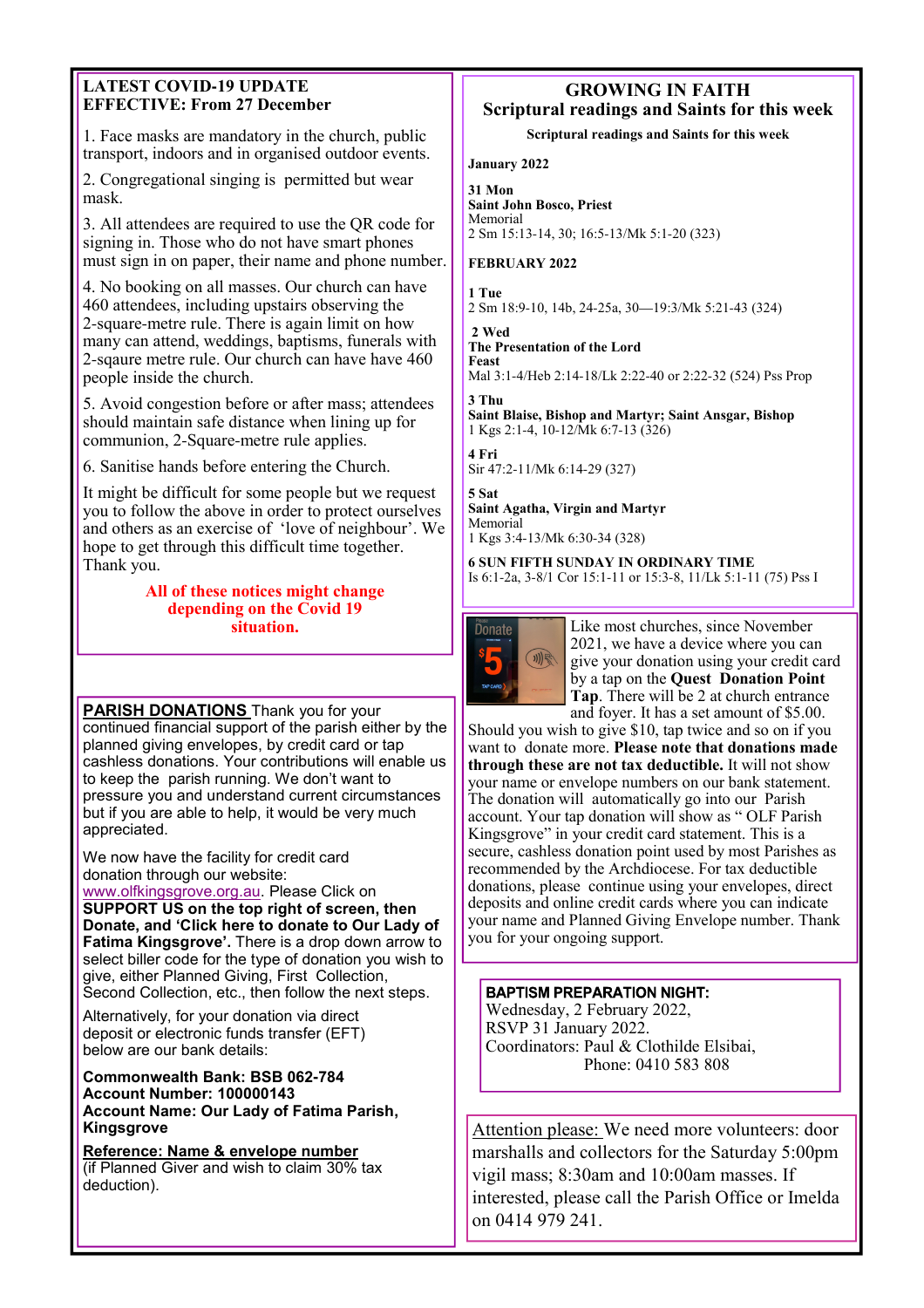## FOURTH SUNDAY IN ORDINARY TIME (YEAR C) 30 JANUARY 2022

## First Reading

#### Jer 1:4-5. 17-19

## A reading from the prophet Jeremiah

I have appointed you as prophet to the nations. In the days of Josiah, the word of the Lord was addressed to me, saying,

'Before I formed you in the womb I knew you; before you came to birth I consecrated you; I have appointed you as prophet to the nations. So now brace yourself for action. Stand up and tell them all I command you. Do not be dismayed at their presence, or in their presence I will make you dismayed. I, for my part, today will make you into a fortified city, a pillar of iron, and a wall of bronze to confront all this land: the kings of Judah, its princes, its priests and the country people. They will fight against you but shall not overcome you, for I am with you to deliver you – it is the Lord who speaks.'

#### Responsorial Psalm Ps 70:1-6. 15. 17. R. v.15 (R.) I will sing of your salvation.

1. In you, O Lord, I take refuge; let me never be put to shame. In your justice rescue me, free me: pay heed to me and save me.  $(R.)$ 

2. Be a rock where I can take refuge, a mighty stronghold to save me; for you are my rock, my stronghold. Free me from the hand of the wicked.  $(R.)$ 

3. It is you, O Lord, who are my hope, my trust, O Lord, since my youth. On you I have leaned from my birth, from my mother's womb you have been my help. (R.)

4. My lips will tell of your justice and day by day of your help. O God, you have taught me from my youth and I proclaim your wonders still.  $(R.)$ 

### **Second Reading 1 Cor 12:31 - 13:13** A reading from the first letter of St Paul to the **Corinthians**

#### There are three things that last: faith, hope and love; and the greatest of these is love.

#### Be ambitious for the higher gifts. And I am going to show you a way that is better than any of them.

If I have all the eloquence of men or of angels, but speak without love, I am simply a gong booming or a cymbal clashing. If I have the gift of prophecy, understanding all the mysteries there are, and knowing everything, and if I have faith in all its fullness, to move mountains, but without love, then I am nothing at all. If I give away all that .I possess, piece by piece, and if I even let them take my body to burn it, but am without love, it will do me no good whatever.

Love is always patient and kind; it is never jealous; love is never boastful or conceited; it is never rude or selfish; it does not take offence, and is not resentful. Love takes no pleasure in other people's sins but delights in the truth; it is always ready to excuse, to trust, to hope, and to endure whatever comes.

Love does not come to an end. But if there are gifts of prophecy, the time will come when they must fail; or the gift of languages, it will not continue for ever; and knowledge – for this, too, the time will come when it must fail. For our knowledge is imperfect and our prophesying is imperfect; but once perfection comes, all imperfect things will disappear. When I was a child, I used to talk like a child, and think like a child, and argue like a child, but now I am a man, all childish ways are put behind me. Now we are seeing a dim reflection in a mirror; but then we shall be seeing face to face. The knowledge that I have now is imperfect; but then I shall know as fully as I am known.

In short, there are three things that last: faith, hope and love; and the greatest of these is love

## Gospel Acclamation Lk 4:18

## Alleluia, alleluia!

The Lord sent me to bring Good News to the poor and freedom to prisoners. Alleluia!

#### **Gospel LK 4:21-30** A reading from the holy Gospel according to Luke

Jesus, like Elijah and Elisha, was not sent only to the Jews.

Jesus began to speak in the synagogue, 'This text is being fulfilled today even as you listen.' And he won the approval of all, and they were astonished by the gracious words that came from his lips.

They said, 'This is Joseph's son, surely?' But he replied, 'No doubt you will quote me the saying, "Physician, heal yourself" and tell me, "We have heard all that happened in Capernaum, do the same here in your own countryside."' And he went on, 'I tell you solemnly, no prophet is ever accepted in his own country.

'There were many widows in Israel, I can assure you, in Elijah's day, when heaven remained shut for three years and six months and a great famine raged throughout the land, but Elijah was not sent to any one of these: he was sent to a widow at Zarephath, a Sidonian town. And in the prophet Elisha's time there were many lepers in Israel, but none of these was cured, except the Syrian, Naaman.'

When they heard this everyone in the synagogue was enraged. They sprang to their feet and hustled him out of the town; and they took him up to the brow of the hill their town was built on, intending to throw him down the cliff, but he slipped through the crowd and walked away.